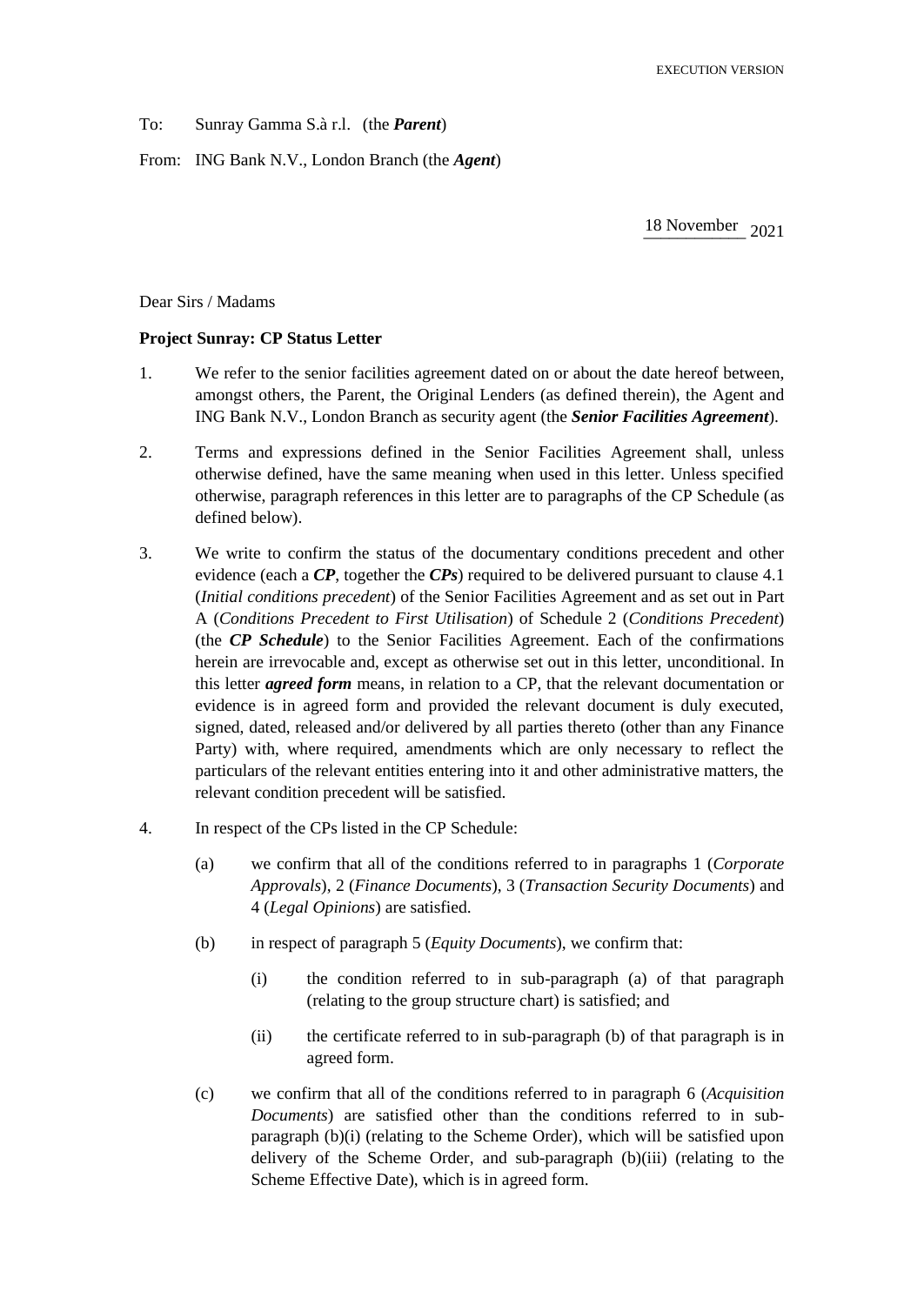- (d) we confirm that all of the conditions referred to in paragraph 7 (*Reports*) and paragraph 8 (*Tax*) are satisfied.
- (e) in respect of paragraph 9 (*Financial Information*), we confirm that:
	- (i) the conditions in paragraph 9.1 (relating to the Base Case Model) and paragraph 9.2 (relating to the Original Financial Statements) are satisfied; and
	- (ii) the condition in paragraph 9.3 (relating to the Funds Flow Statement) will be satisfied upon delivery of the Funds Flow Statement (which shall be for information purposes only and with no approval rights).
- (f) in respect of paragraph 10 (*Other documents and evidence*), we confirm that:
	- (i) the conditions in paragraph 10.1 (relating to a Luxembourg law governed master release agreement), paragraph 10.2 (relating to the process agent) and paragraph 10.4 (relating to "know your client", anti-money laundering and other similar checks) are satisfied; and
	- (ii) the condition in paragraph 10.3 will be satisfied on delivery of the Funds Flow Statement or a Utilisation Request providing for payment of the amounts referred to in that paragraph.
- 5. This letter is given solely for your benefit and may not, without our prior written consent, be disclosed (other than as permitted in this paragraph) relied upon by any other person, quoted or referred to in any public document, or filed with any governmental agency. This letter may be disclosed (for information purposes only) to your Affiliates, your and your Affiliates' professional advisors and the directors of the Target and their professional advisors in connection with the Acquisition.
- 6. A person who is not a party to this letter has no right under the Contracts (Rights of Third Parties) Act 1999 to enforce or to enjoy the benefit of any term of this letter.
- 7. This letter and any dispute or claim arising out of or in connection with its subject matter or formation (including non-contractual disputes or claims) shall be governed by and construed in accordance with the law of England and Wales.

Yours faithfully,

*[signature pages to follow]*